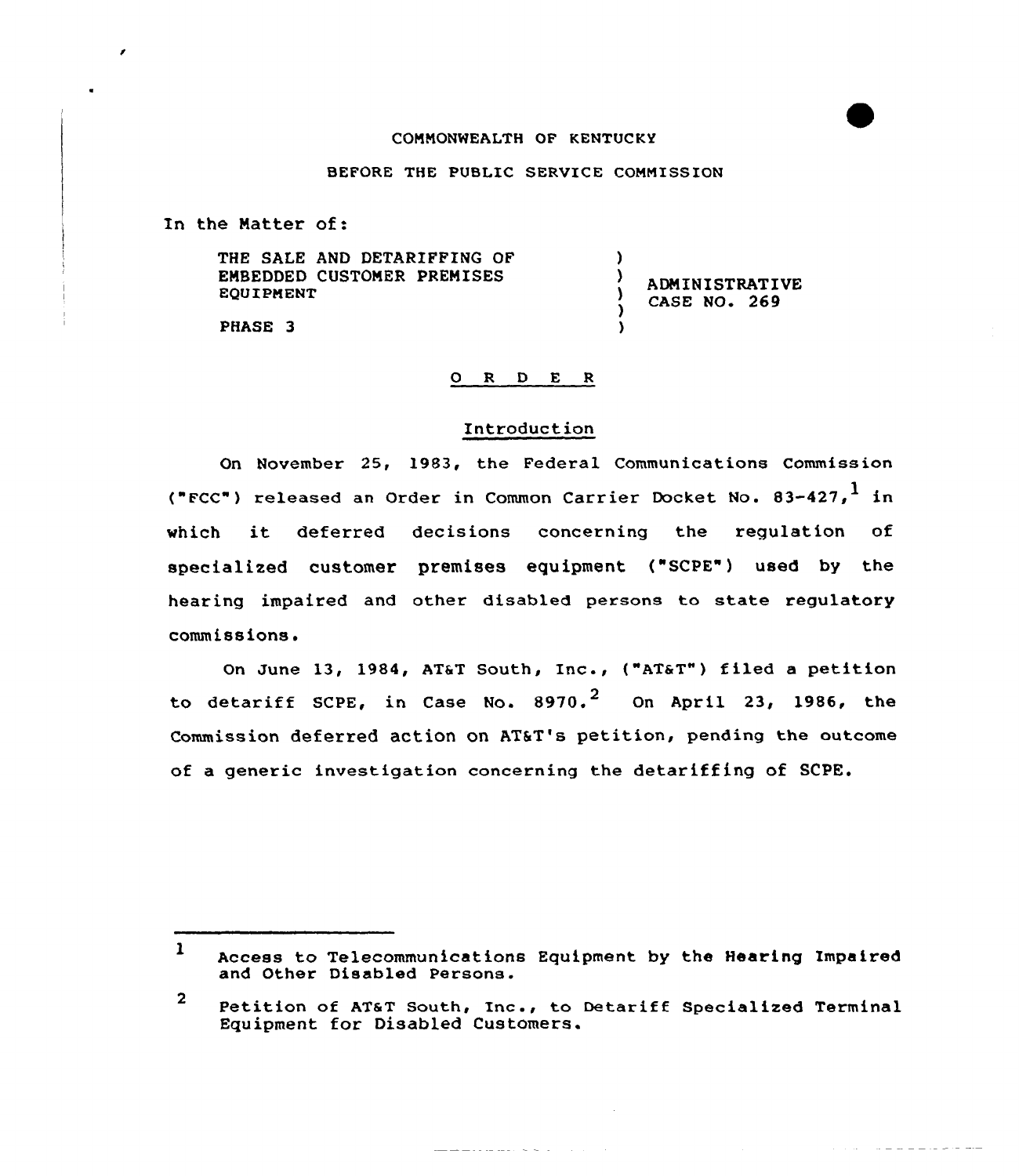On Hay 2, 1986, the Commission initiated Phase <sup>3</sup> of this case to investigate detariffing SCPE. The Commission requested comments on certain issues and information concerning SCPE from local exchange carriers subject to its jurisdiction, and invited comments from other interested parties. In addition to affected local exchange carriers, comments were filed by AT&T and the Kentucky Commission on the Deaf and Hearing Impaired. No public hearing has been held, as no party has requested a public hearing and, in the opinion of the Commission, a public hearing is not necessary.

#### Discussion

# FCC, Commission, and Legislative Actions Concerning SCPE

In general, state regulatory commissions have made SCPE and other telecommunications services available to disabled persons on a discounted or subsidized basis. For example, in Administrative Case No. 220.<sup>3</sup> the Commission decided that local exchange carriers should provide SCPE at direct cost and on <sup>a</sup> monthly lease basis. In addition, the Commission decided that toll discounts should be granted to disabled persons.

In PCC Docket No. 20828,<sup>4</sup> the PCC preempted state regulatory

 $\overline{\mathbf{3}}$ The Establishment of Rates The Establishment of Rates for Deaf Persons Using<br>Teletypewriter=Type=Service.

<sup>4</sup> Amendment of section 64.702 of the Commission's Rules and Requlations ("Computer II").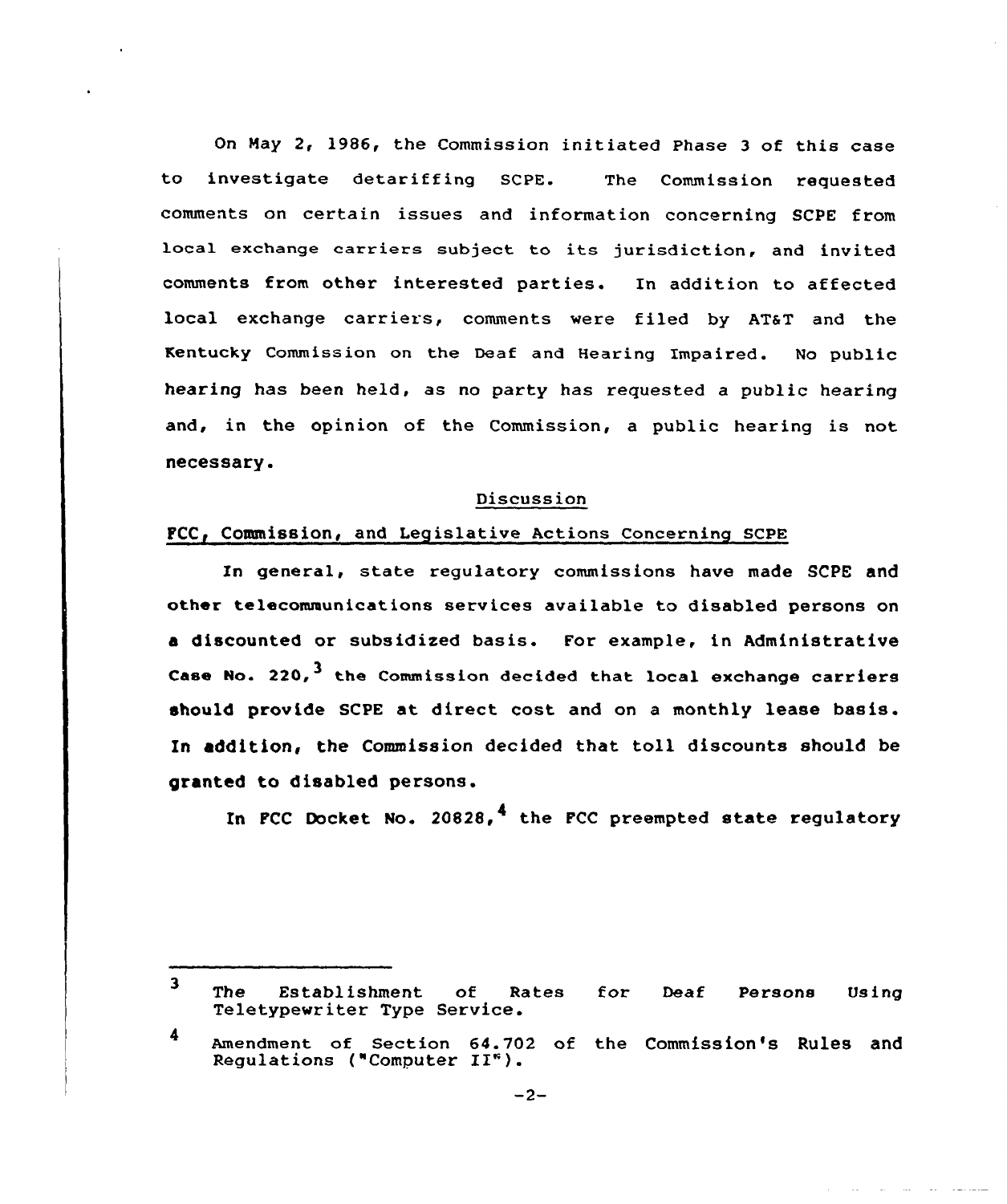authority and ordered the detariffing of customer premises equipment purchased after January 1, 1983. The FCC gave no special consideration to SCPE and neither did the Commission in Adminstrative Case No. 257, which implemented the FCC's detariffing plan. Thus, Phase <sup>3</sup> of this case involves embedded SCPE purchased before January 1, 1983.

Subsequent to the FCC's Computer II decision, various public and consumer interest groups became concerned that detariffing scPE might result in price increases that would make scPE unaffordable to disabled persons. As a result of this concern, Congress included the following provision in the Telecommunications for the Disabled Act of 1982:

> Any common carrier or connecting carrier may provide specialized terminal equipment needed by persons whose hearing, speech, vision, or mobility is<br>impaired. The state commission may allow the The state commission may allow the carrier to recover in its tariffs for regulated service reasonable and prudent costs not charged directly to users of such equipment.

ln effect, this provision of the Telecommunications for the Disabled Act of 1982 allows state regulatory commissions to determine whether SCPE should be provided on a subsidized basis and, also, allows state regulatory commissions to determine whether SCPE should be provided on a tariffed or detariffed basis.

6 47 U.S.C. Section 610(g).

<sup>5</sup> The Detariffing of Customer Premises Equipment Purchased Subsequent to January 1, 1983, Second Computer Inquiry, FCC Docket No. 20838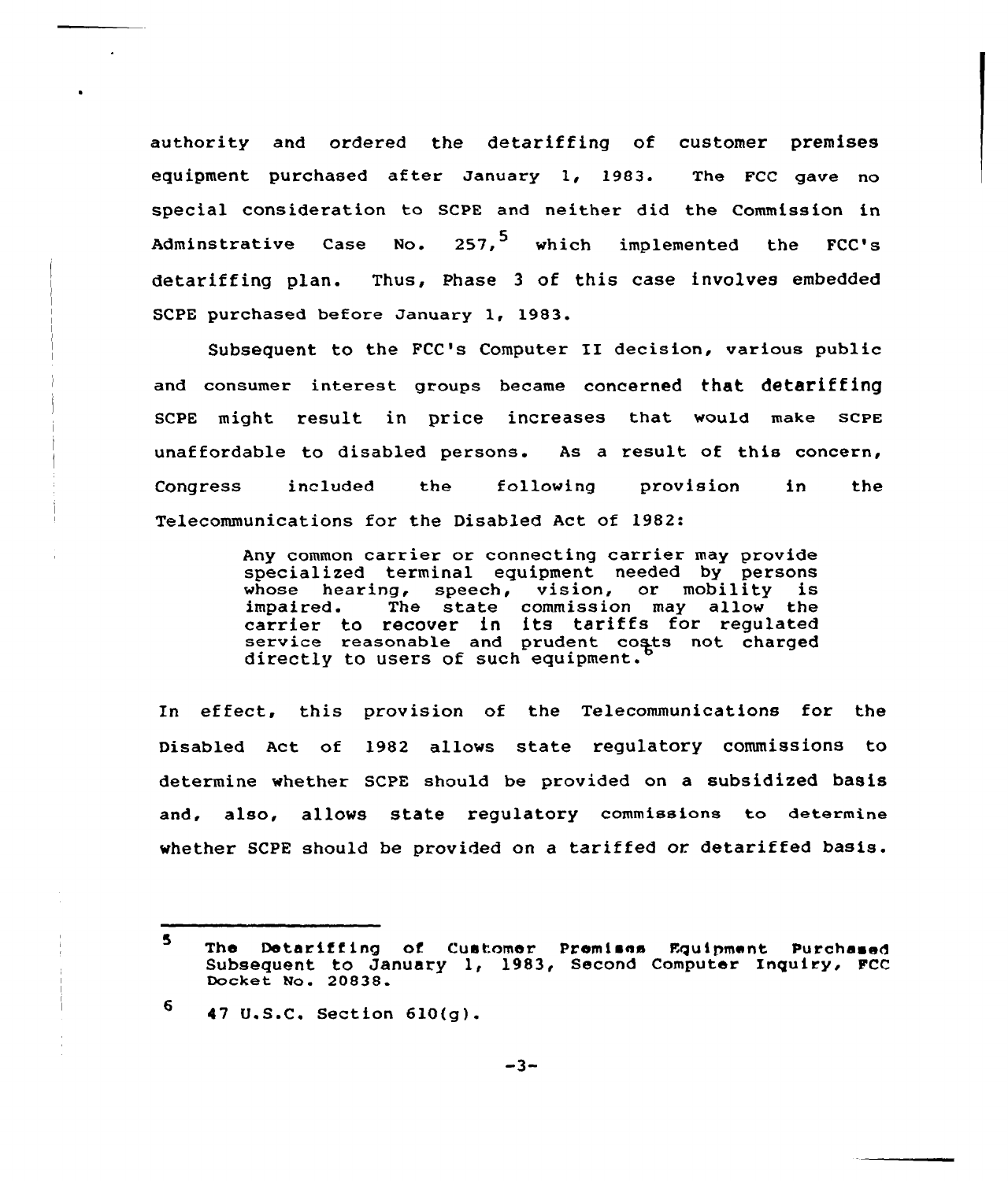The FCC initiated Common Carrier Docket No. 83-427 to implement the Telecommunications for the Disabled Act of 1982. In addition to other matters, the FCC considered SCPE and COncluded that although it had preemptive power in the area of customer premises equipment, it should defer decisions concerning the regulation of SCPE to state regulatory commissions, as any other action would appear to contradict the Telecommunications for the Disabled Act of 1982.

## Detariffing SCPE

SCPE purchased after January 1, 1983, was detariffed in Administrative Case No. 257. Furthermore, in the opinion of the Commission, no substantial public interest would be served by the continued regulation of embedded SCPE.

Embedded SCPE should be detariffed because, first, no party to this case opposes detariffing, including the Kentucky Commission on the Deaf and Hearing Impaired. Also, in addition to ATAT, only four local exchange carriers<sup>7</sup> identified any investment in embedded SCPE and, in each case, net book investment in embedded SCPE is de minimis. Finally, detariffing embedded SCPE would be consistent with Commission decisions in other phases of this case.

Therefore, in the opinion of the Commission, SCPE investment and associated revenues and expenses should be detariffed no later than December 31, 1987, using valuation, accounting, cost

 $7$  Cincinnati Bell Telephone Company, Continental Telephon Company of Kentucky, General Telephone Company of the south and North Central Telephone Cooperative, Inc.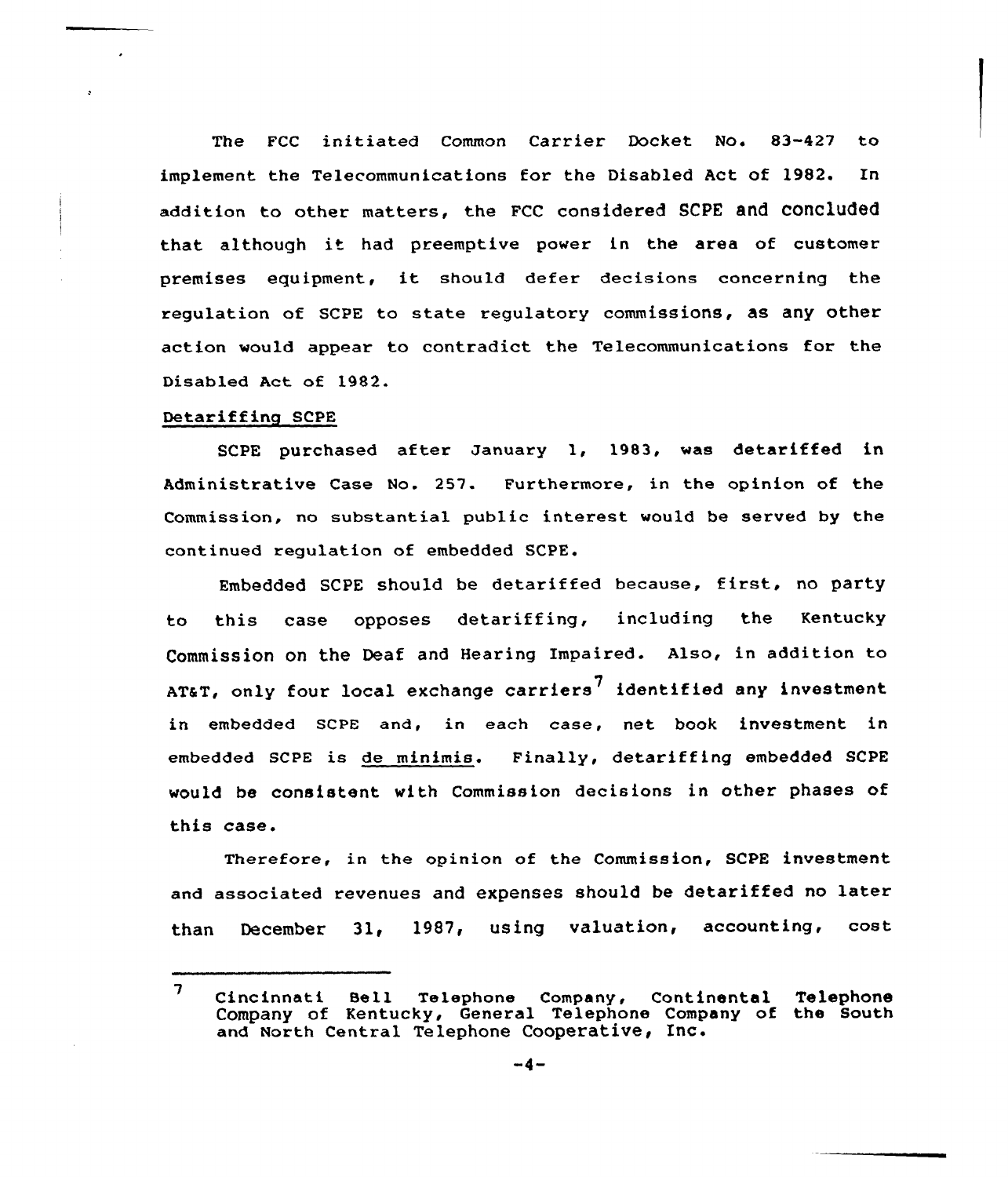allocation, and other applicable procedures specified in the Commission's Order of September 10, 1985, in Phase <sup>1</sup> of this case. Revenue Requirement

The record of evidence indicates that investment, revenues, and expenses associated with SCPE are de minimis. As such, detariffing will not have a ratable impact on revenue requirement in the case of any local exchange carrier. Furthermore, the marketplace availability of all types of CPE should prevent AT&T or any local exchange carrier from obtaining monopoly profits from  $SCPE.$ 

# Findings and Orders

The Commission, having considered the evidence of record and being advised, is of the opinion and finds that:

1. <sup>A</sup> public hearing in this case is not necessary.

2. SCPE investment and associated revenues and expenses should be detariffed no later than December 31, 1987, using valuation, accounting, cost allocation, and other applicable procedures specified in the Commission's Order of September 10, 1985, in Phase <sup>1</sup> of this case.

3. Upon detariffing, local exchange carriers should file revised tariffs to delete SCPE from regulated service offerings.

IT IS THEREFORE ORDERED that:

1. <sup>h</sup> public hearing in this case is not necessary.

2. SCPE investment and associated revenues and expenses shall be detariffed no later than December 31, 1987, using valuation, accounting, cost allocation, and other applicable

-5-